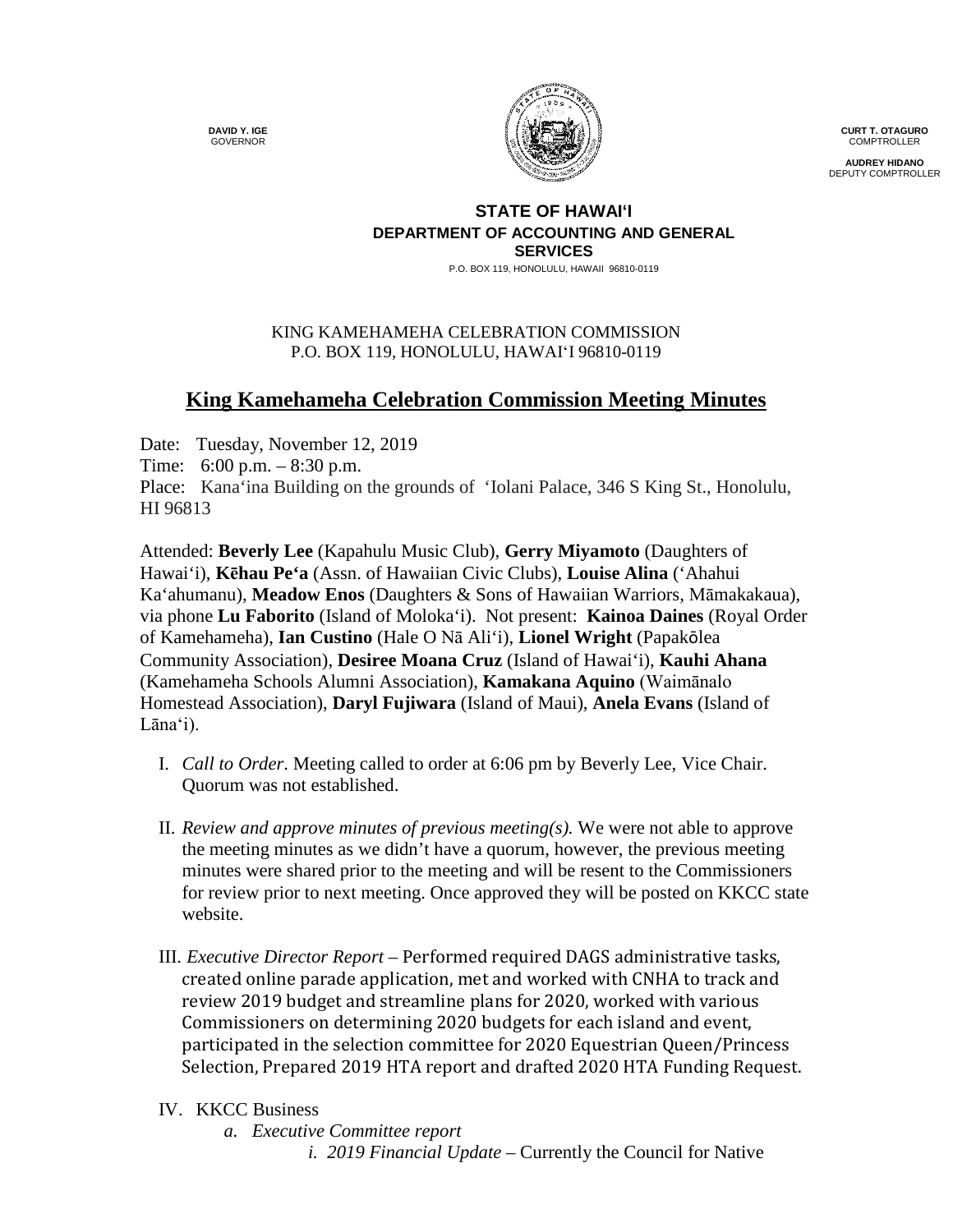Hawaiian Advancement (CNHA) has received a check from HTA for approximately \$72,000 with the balance to be provided upon submission of our final written report, which Amy is currently writing. She will work with CNHA to submit and secure the additional \$18,000 balance for the 2019 grant. The application for Signature Grant is due at the end of the month and will be completed and submitted once we confirm that CNHA will be the fiscal event sponsor. Amy has met with CNHA to review all of the outstanding payments for the event and ensured that the checks requests are being processed. We are in a holding pattern waiting for response from CNHA.

- b. *Kaua'i events report –* Amy reported that she had met with Kimo Perry on the island of Kaua`i who advised that he had assembled a team of volunteers along with the administrative support of the Executive Director and the financial resources provided by the Commission planned to execute the Ho'olaule'a once again this year. He noted, however, that the parade would not be possible as there is major construction on Rice Street, which is on the parade route, and was concerned for the future route as currently center median strips are being placed on the street which would make using the street as the parade route very difficult.
- c. *Honolulu Events Committee report*:

*i. Lei Draping Ceremony* – It was noted that the Commission will review protocols more thoroughly once we have a quorum. In the meantime, Kainoa had previously advised that we would send out some information for review in advance with some suggested protocol options. For Pā'ū last year they were introduced as a group, in previous years, each unit would present a lei but for 2020 they have been asked to present ho'okupu. Beverly noted that in discussion with the equestrian units they prefer to go up one at a time but with this year having the FESTPAC involved it would make the Lei Draping Ceremony even longer. It was agreed that we should work in advance and begin ordering the plumeria and other equipment for the Lei Draping Ceremony. Hawaiian Civic Clubs gave feedback that we should check on the arms of the statue to ensure that it can hold additional lei. It was suggested that we request the FESTPAC nations present ho'okupu to place at the base of the statue and will be removed by DAGS on the first work date following the Lei Draping. It was confirmed that Friday, June 12 was when the Lei Draping in Honolulu would take place. It was noted that FESTPAC has printed that the Lei Draping is on Thursday, June 11 so we will remind them to change their information. It was suggested to put a bamboo fence behind the statue and drape the leis over the fence but in discussion it was noted that this might be an issue with homeless damaging fencing. In the past the men of Papakōlea have come to do security overnight. Kēhau has requested that we have the protocols provided well in advance as to how the lei draping will be handled as she is already getting requests for the information.

1. *Ho'okupu* – It was noted that the new Protocols may include opportunity for presentation of ho'okupu for some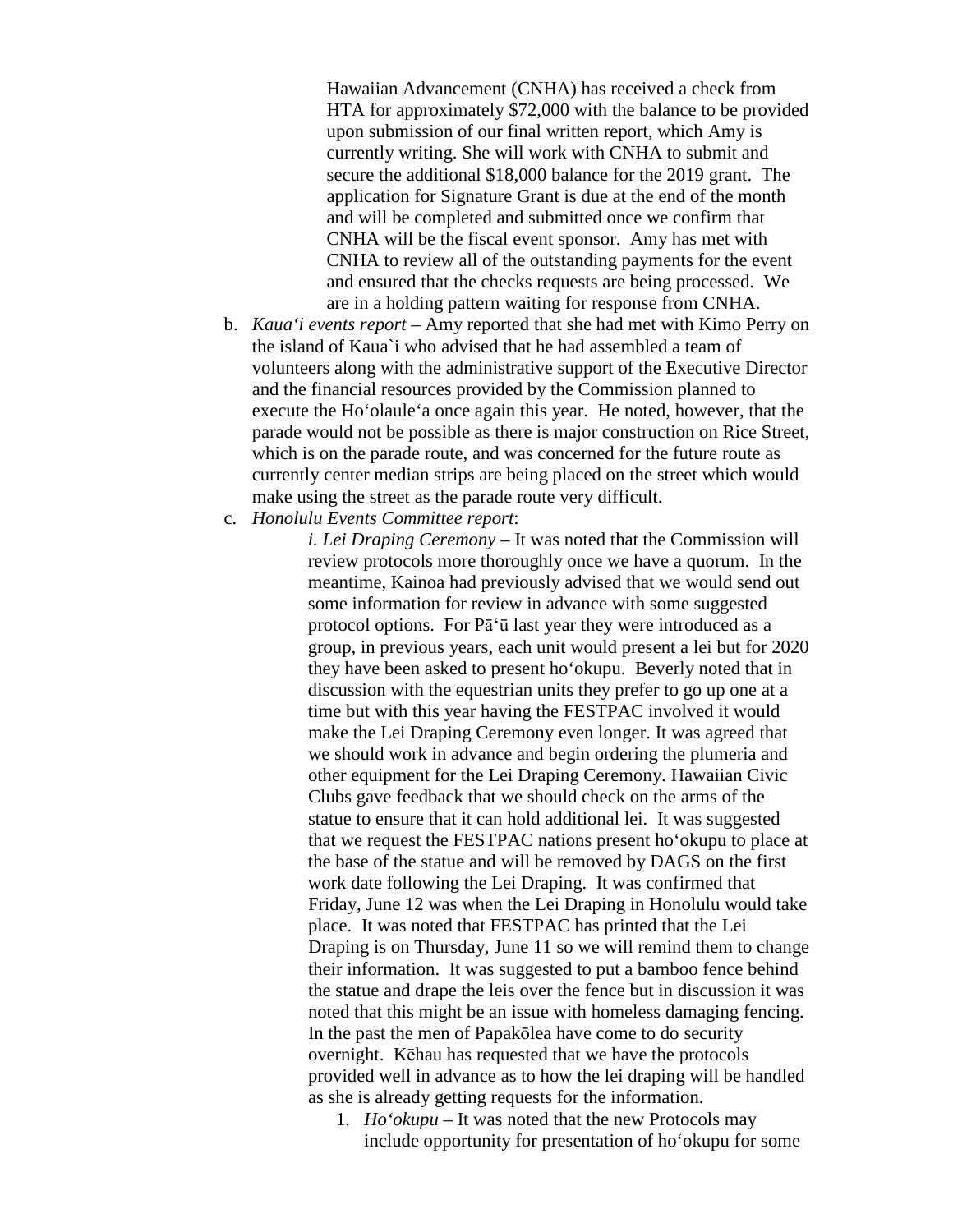groups verses lei presentation. This was recommended as various groups presenting ho'okupu worked well last year.

- ii. *104th Annual King Kamehameha Celebration Floral Parade* Beverly recognized Kēhau Pe'a as the 2020 Pā'ū Queen and reported that all of the Princesses have been notified and we have already had our first meeting. The grounds of 'Iolani Palace will be used once again for the Pā'ū Units to get prepared. Currently, our Mō'ī has not been selected, however, we are moving forward on the parade preparations. Amy has created an online application that will be utilized this year.
- iii. *King Kamehameha Celebration Ho'olaule'a* The event will be at Aloha Tower again this year. There will be two stages this year with ethnic and traditional entertainment featured. Clint has met with his team and he has already started securing vendors. Since we have more advance confirmation on the location, we can include the new location in the publicity.
- d. *Moloka'i events report* Lu would like to get a new costume for the Mō'ī. Currently we are looking to get additional costumes. Amy to work with Kainoa to determine if we can secure a costume. Lu reported she took under advisement that the activities be moved to Saturday, June 13 verses Sunday and made provisions so that the date could be moved and are awaiting on the permit from Maui County. Lu would like to get Amy's assistance in reporting for the Maui County Economic Development grant for 2020. It was suggested that Daryl might also be a good resource as he is familiar with the Maui County reporting process.
- e. *Maui events report* Nothing to report.
- f. *Lāna'i events report* Anela Evans has asked for the procedure to withdraw from the Commission. Beverly will contact her and give her the information. Kēhau reported that she contacted Diane Preza and Keoni Degamo and is awaiting a response on their interest.
- g. *Hawai'i Island events report* (Desiree Moana Cruz)

*i. i. Hilo Statue* – Desiree has advised that the State will take over ownership of the statue from the Kamehameha Alumni Association, which should be a relief for them as it is expensive to maintain and/or manage in the event of any damage or incident.

*h. Commission Reports*

*i. i. Legislative* – (Kēhau Pe'a) Nothing to report. *ii. Statuary –* (Desiree Moana Cruz) In 2009, the Commission voted not to have the lei on the neck of the statue starting in 2010. Suggestions were made that this procedure be reviewed and reconsidered. Additionally, Daughters & Sons of Hawaiian Warriors, Māmakakaua, held their annual 8 a.m. ceremony and unfortunately DAGS had not removed the lei from the weekend as they are supposed to remove the first working day following the lei draping. It was noted that the State Foundation on Culture & the Arts working in conjunction with the Commission cleaned the statue prior to Lei Draping Ceremony and will continue with regularly scheduled cleanings moving forward. *iii. Retention –* (Beverly Lee) Beverly Lee, Lu Faborito and Daryl will be coming off of the commission on June 30, 2020. Each person should be securing a replacement to shadow in the